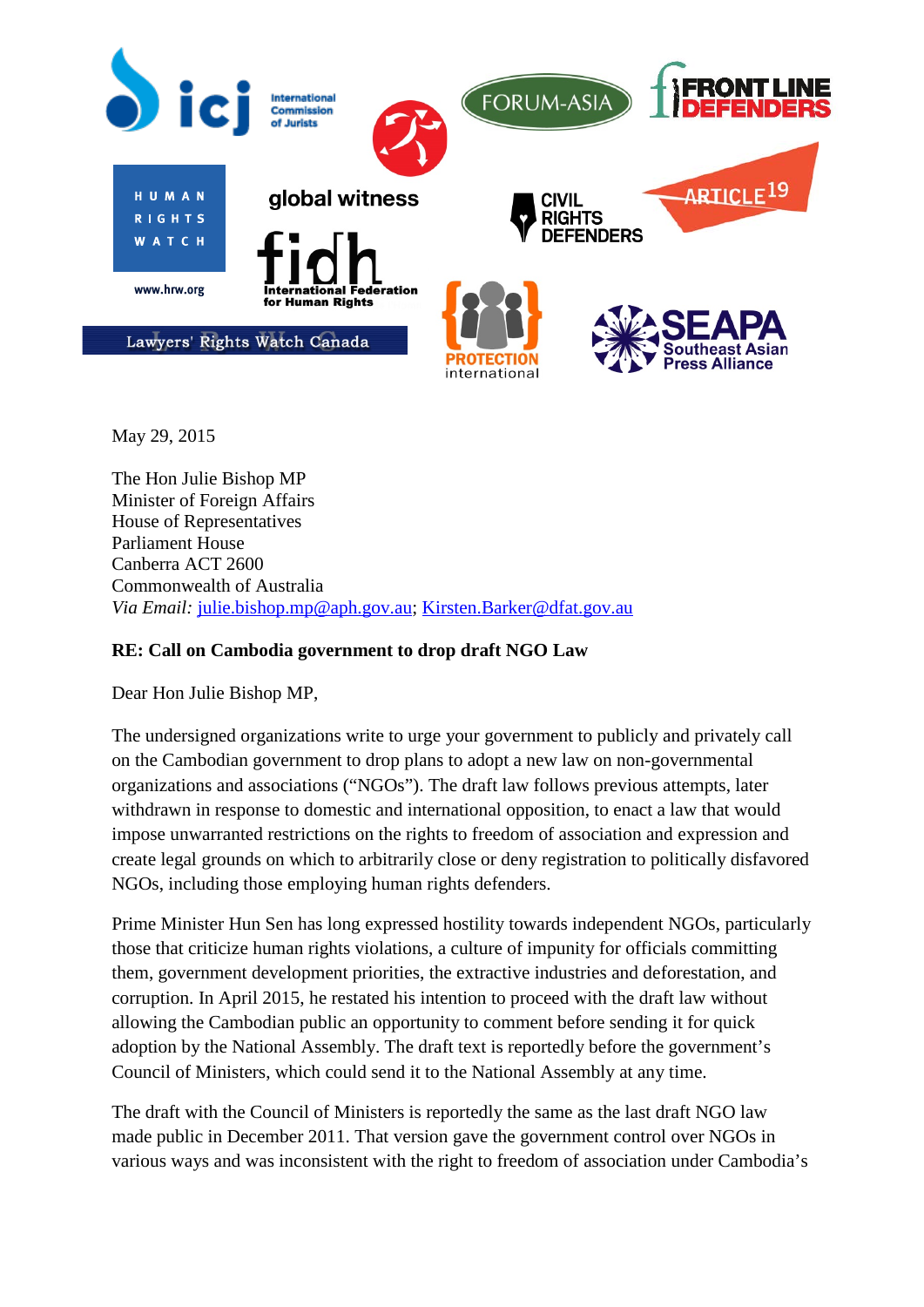constitution, the International Covenant on Civil and Political Rights, and other human rights treaties to which Cambodia is a party. Instead of enhancing the right to form NGOs, associations, and other independent organizations, the draft bill provides legal grounds by which to encumber and unnecessarily restrict NGOs and gives the government wide discretion to close critical organizations.

The December 2011 draft was opposed by a broad grouping of domestic and international NGOs and foreign donor countries. Many have reiterated their concerns since Hun Sen announced that he wanted to pass an NGO law by the end of May. The UN special rapporteur on the rights to freedom of peaceful assembly and association has recently stated his objections to the draft's problematic provisions. UN agency heads in Cambodia have expressed concerns. Requests by domestic NGOs and others for the draft law to be made public to allow discussion of its provisions have been rejected by Hun Sen and other government officials.

During discussion of the draft law in 2011, NGOs and governments had raised concerns that the proposed law contained vague and unspecified terms that will enable government ministries to force critical NGOs to terminate their work by ordering their closure or denying them registration without due judicial process or even quasi-judicial review. Small and new NGOs will find the requirements for registration unnecessarily burdensome and difficult to fulfill. The draft also fails to include clear or objective standards concerning suspension or termination of registration. There are no provisions for appealing a suspension or termination, and the draft lacks procedural safeguards such as advance notice of regulatory action, opportunities to solve problems prior to termination or suspension, or limiting termination to a sanction of last resort. These provisions give the government wide scope to misuse the law politically in order to restrict freedom of association and expression by NGOs and their engagement in human rights advocacy.

The draft also provides that domestic organizations can be "dissolved by court decisions," without specifying the grounds, leaving such rulings to a politicized judiciary that operates under the control of the ruling Cambodian People's Party.

The last draft also extends its coverage to all independent associations, organizations, and other such entities "conducting activities" in Cambodia. This means its provisions would require "community-based organizations" to notify local authorities in advance about their activities and appears to restrict them to acting only within their communities. National and sub-national government authorities have a long history of abusing already existing laws and regulations to curtail the exercising of freedoms of association and expression by human rights defenders and others at the grassroots level. The draft law would reinforce and extend these infringements of rights.

Government restrictions are significantly expanded over activities of international NGOs, which are entitled only to implement "aid projects." To obtain a required memorandum of understanding with the government, foreign NGOs must have the approval of their activities from a ministry or other government institution. This empowers the government to restrict or